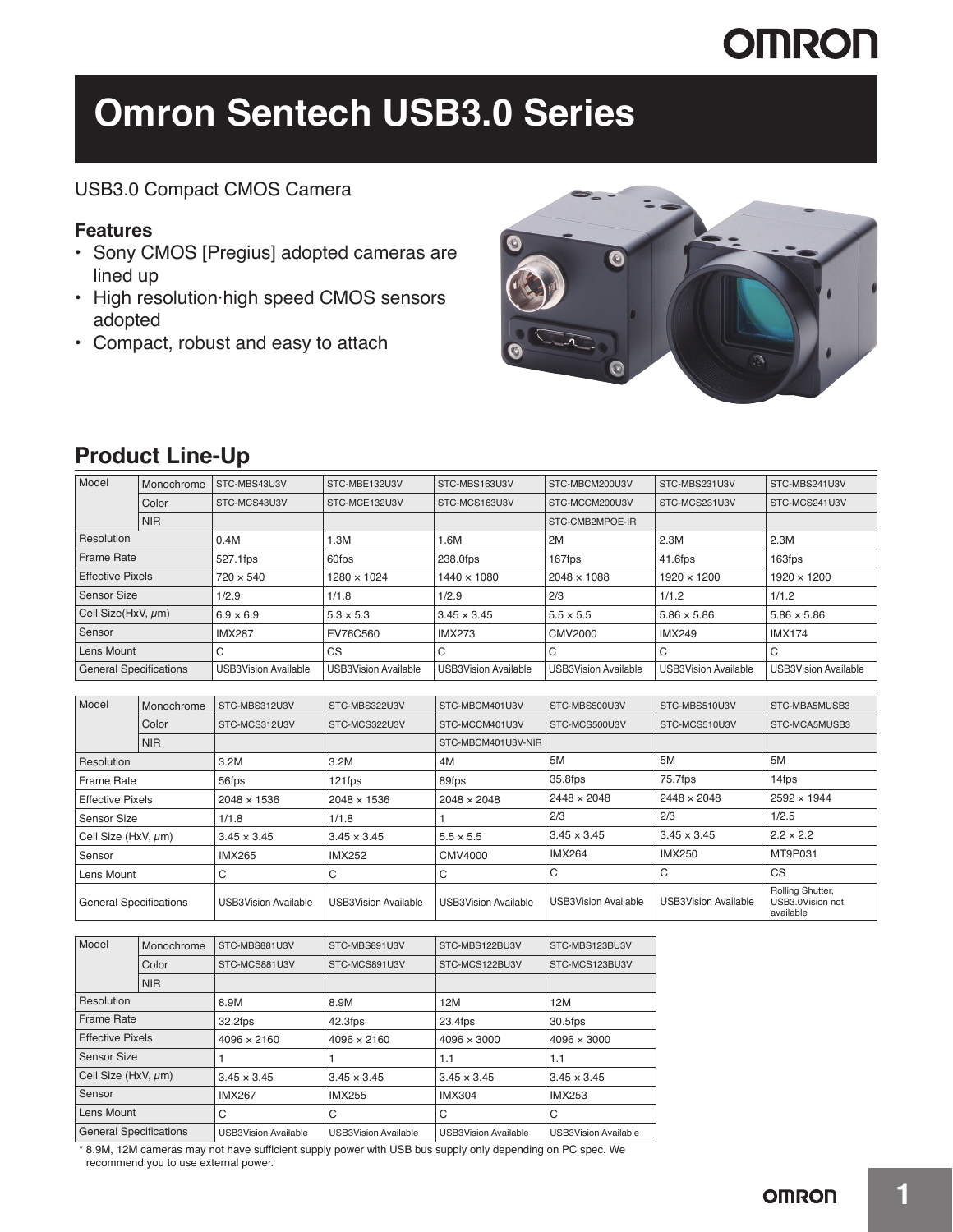### **Omron Sentech USB3.0 Series**

### **Accessories**

| Screw Lock USB3.0 Cables                                                                                      |                      |                                                                    |  |  |  |  |
|---------------------------------------------------------------------------------------------------------------|----------------------|--------------------------------------------------------------------|--|--|--|--|
| Model                                                                                                         | Applicable Model     | Specification                                                      |  |  |  |  |
| NU3MBASU3S-2m                                                                                                 | All USB3.0 Cameras   | 2m, USB3.0 MicroB, wish camera-side fastening screws               |  |  |  |  |
| NU3MBASU3S-3.5m                                                                                               | l All USB3.0 Cameras | 3.5m, USB3.0 MicroB, wish camera-side fastening screws             |  |  |  |  |
| NU3MBASU3B-2m                                                                                                 | All USB3.0 Cameras   | 2m, USB3.0 MicroB, wish camera-side fastening screws, robot cables |  |  |  |  |
| 3.5m, USB3.0 MicroB, wish camera-side fastening screws, robot cables<br>NU3MBASU3B-3.5m<br>All USB3.0 Cameras |                      |                                                                    |  |  |  |  |

Tripod Mount

Model Relevant Cameras Specification

MBE132U3V, STC-MBA/

TP-JVA Except for STC-MCE/

MCA5MUSB

\* Please make sure that USB 3.0 cables operate correctly under your environment beforehand

| CS to C-Mount Conversion Adapter                  |                   |               |  |  |  |
|---------------------------------------------------|-------------------|---------------|--|--|--|
| Model                                             | Applicable Model  | Specification |  |  |  |
| $\mathsf{CS}\text{-}\mathsf{C}\text{-}\mathsf{R}$ | l CS Mount Series |               |  |  |  |

| USB 3.0 4ch Frame Grabber Board |                  |               |  |  |  |
|---------------------------------|------------------|---------------|--|--|--|
| Model                           | Applicable Model | Specification |  |  |  |
| USB3-4ch                        | l USB 3.0 Camera |               |  |  |  |

\* Please make sure that USB 3.0 cameras operate correctly under your environment beforehand.

## **External Connector Specification**

| <b>External Connectors</b>                                                                                                                                                                                     |                                            |                          |                              |                     |             |                                                              |    |  |
|----------------------------------------------------------------------------------------------------------------------------------------------------------------------------------------------------------------|--------------------------------------------|--------------------------|------------------------------|---------------------|-------------|--------------------------------------------------------------|----|--|
| This connector is for the output signal, not for the power of the camera. The camera power is supplied<br>in $+5V$ from the USB cable<br>It does not affect the voltage for the input signal<br>Pin Assignment | (O)                                        |                          |                              |                     |             |                                                              |    |  |
| Pin No.                                                                                                                                                                                                        | <b>Signal Name</b>                         | I/O                      | <b>Signal Voltage</b><br>Low | High                |             | USB3.0 microB connector                                      |    |  |
|                                                                                                                                                                                                                | GND for I/O signal                         |                          | 0V                           |                     | 6           |                                                              | O. |  |
| 2                                                                                                                                                                                                              | Output 2(IO3)                              | OUT                      | 0.8V or lower                | $+3.3 - +24V$       | ⑤<br>C)     |                                                              |    |  |
| 3                                                                                                                                                                                                              | Output 1(IO2)                              | OUT                      | 0.8V or lower                | $+3.3 - +24V$       | ☺<br>④      |                                                              |    |  |
| 4                                                                                                                                                                                                              | Input $2(101)$                             | IN                       | 0.7V or lower                | $+2.5 - +5V$        |             |                                                              |    |  |
| 5                                                                                                                                                                                                              | Input $1(100)$                             | IN                       | 0.7V or lower                | $+2.5 - +5V$        |             |                                                              |    |  |
| 6                                                                                                                                                                                                              | Power supply for output<br>signal (IO VCC) | $\overline{\phantom{a}}$ |                              | $+3.3$ to $+24$ Vdc | [Rear view] | *Please use HR10A-7P-6S (Hirose) or equivalent for the cable |    |  |

\*Example shown for reference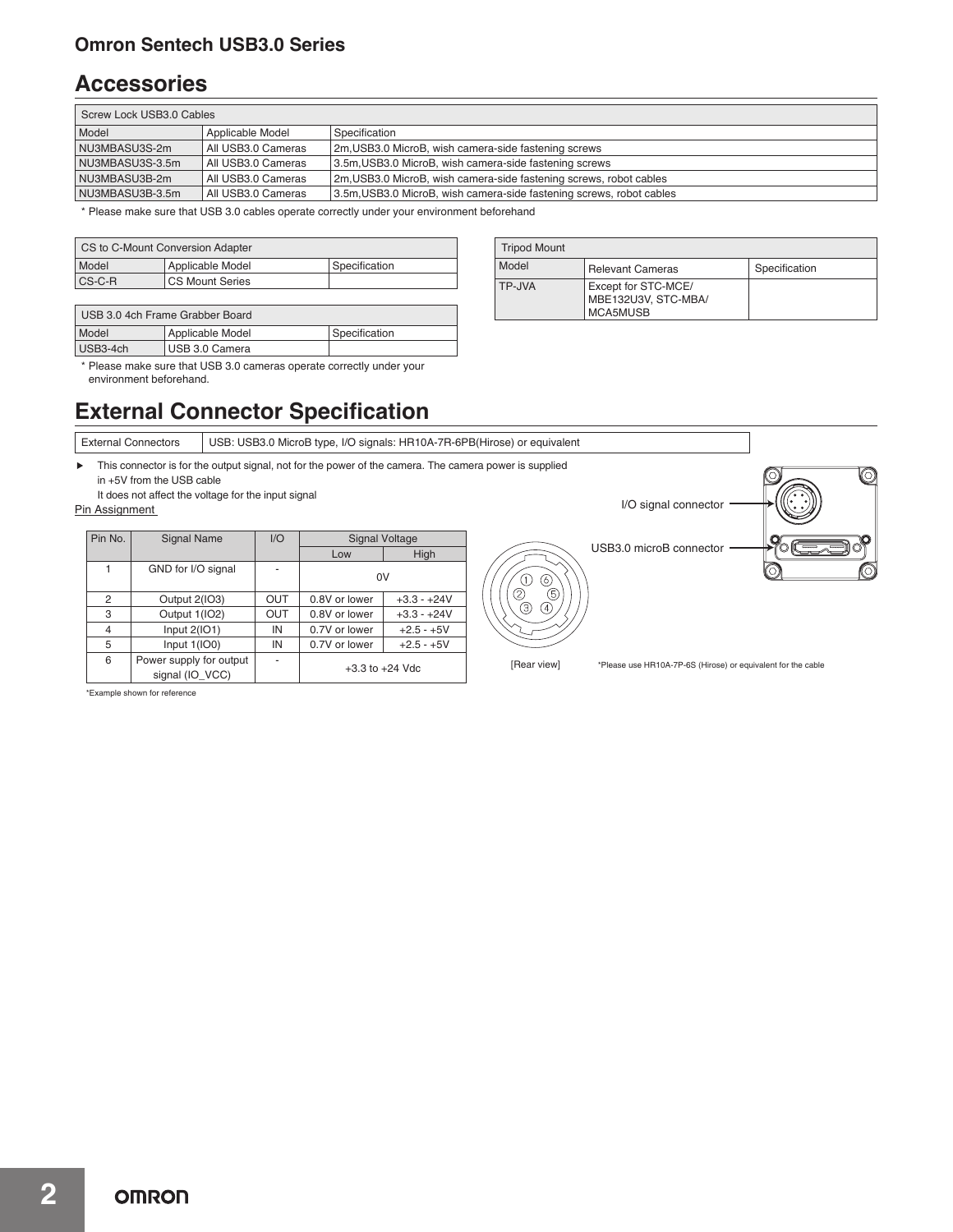## **Drawing Dimension**

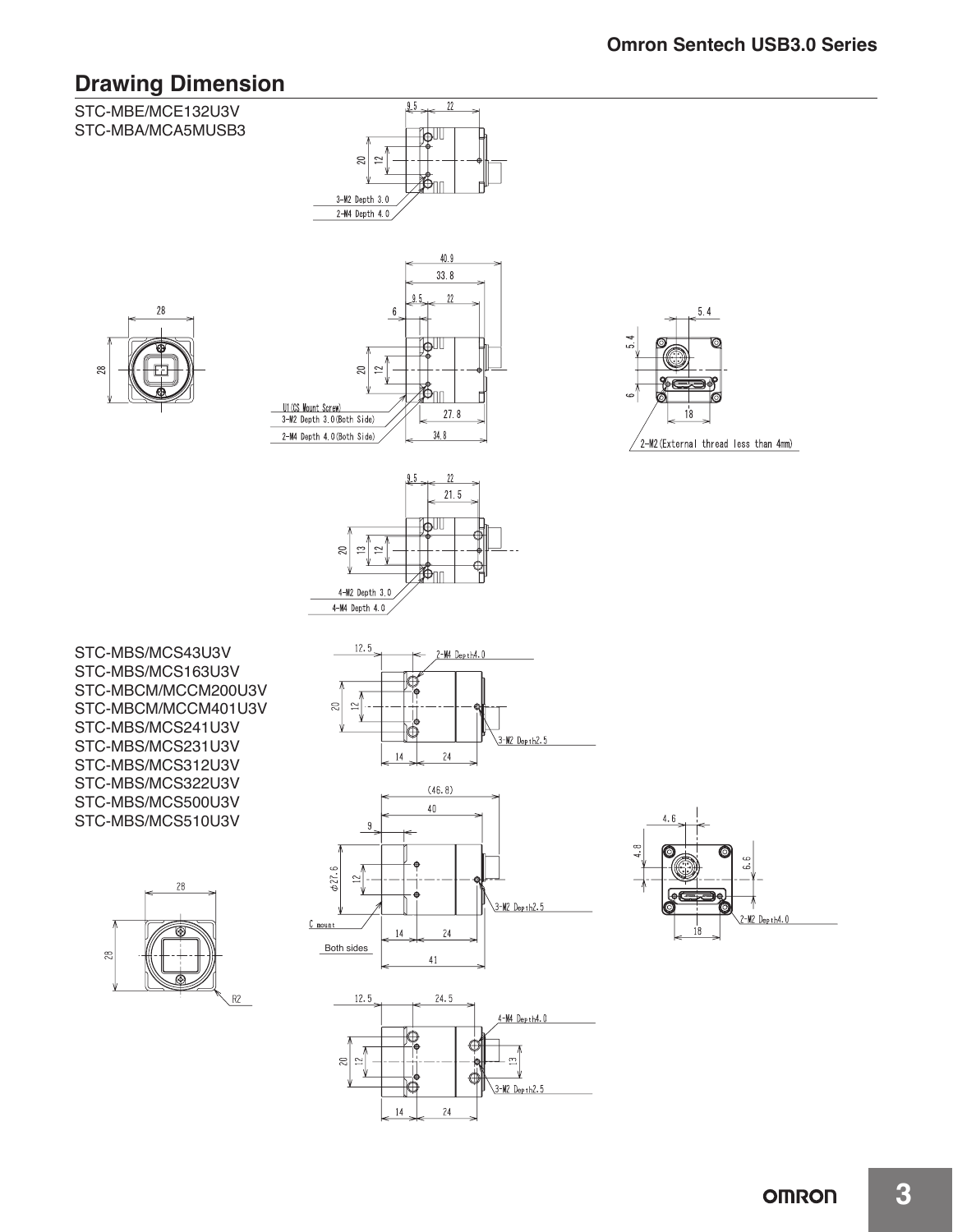### **Omron Sentech USB3.0 Series**

STC-MBS/MCS881U3V STC-MBS/MCS891U3V STC-MBS/MCS122BU3V STC-MBS/MCS123BU3V